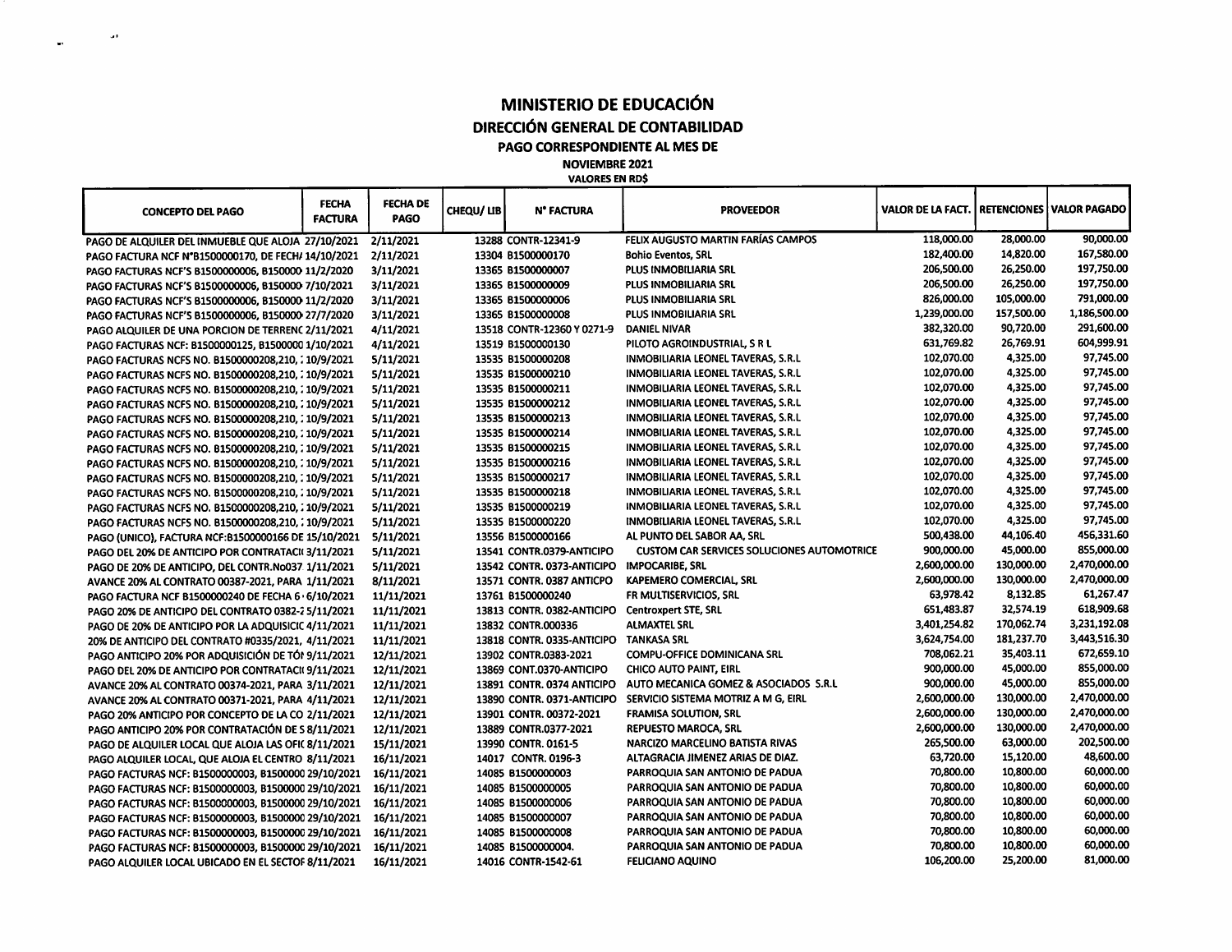| PAGO FACTURAS NCF: B1500000001, DE FECHA 19/10/2021   | 16/11/2021 | 14073 B1500000002          | PARROQUIA SAN ANTONIO DE PADUA                 | 141,600.00    | 21,600.00  | 120,000.00    |
|-------------------------------------------------------|------------|----------------------------|------------------------------------------------|---------------|------------|---------------|
| PAGO ALQUILER LOCAL QUE ALOJA EN AMBAS ' 8/11/2021    | 16/11/2021 | 14015 CONTR.12343-0383-13  | <b>VIRGILIO ANTONIO JIMENEZ LEGUISAMO</b>      | 177,000.00    | 42,000.00  | 135,000.00    |
| PAGO DE ALQUILER LOCAL QUE ALOJA LOS CEN 9/11/2021    | 16/11/2021 | 14058 CONTR. 1546-67       | <b>BIOLERMO MATOS CALDERON</b>                 | 188,800.00    | 44,800.00  | 144,000.00    |
| PAGO FACTURAS NCF: B1500000001, DE FECHA 18/10/2021   | 16/11/2021 | 14073 B1500000001          | PARROQUIA SAN ANTONIO DE PADUA                 | 283,200.00    | 43,200.00  | 240,000.00    |
| ALQUILER DEL LOCAL QUE ALOJA EL CENTRO DE 8/11/2021   | 16/11/2021 | 14020 CONTR. 0638-73       | <b>CLAUDIA MARIA TEJERA BERGES</b>             | 788,058.60    | 186,996.96 | 601,061.64    |
| PAGO FACTURA NCF:B1500000189 DE FECHA 2! 25/10/2021   | 18/11/2021 | 14156 81500000189          | Zec Zolo Enfoke Creativo, EIRL                 | 20,709.00     | 1,825.20   | 18,883.80     |
|                                                       | 18/11/2021 | 14165 CONTR. 0501-37       | LOIDA EUNICE GARCIA DE CABRERA                 | 750,480.00    | 178,080.00 | 572,400.00    |
| PAGO ALQUILER LOCAL, QUE ALOJA A LOS ESTU 29/9/2021   |            | 14195 CONTR. 0152-47       | SUSANA MARTINEZ GONZALEZ                       | 361,442.87    | 85,766.10  | 275,676.77    |
| ALQUILER DEL LOCAL QUE ALOJA LAS OFICINAS 16/11/2021  | 19/11/2021 | 14197 CONTR. 0291-10       | JUAN ERNESTO LOPEZ HERNANDEZ                   | 679,680.00    | 161,280.00 | 518,400.00    |
| PAGO DE ALQUILER LOCAL QUE ALOJA LAS OFIC 16/11/2021  | 19/11/2021 |                            | JOSE ANTONIO TELEMIN PAULA                     | 1,265,050.15  | 300,181.39 | 964,868.76    |
| PAGO DE ALQUILER LOCAL, QUE ALOJA LOS EST 16/11/2021  | 19/11/2021 | 14196 CONTR.1412-47        |                                                |               |            |               |
| PAGO DE ALQUILER LOCAL, QUE ALOJA, LA ESCI 18/11/2021 | 22/11/2021 | 14399 CONTR. 0352-17       | ROSY FANNYS BICHARA GONZALEZ                   | 188,800.00    | 44,800.00  | 144,000.00    |
| 20% AVANCE A LA ADENDA #000321/2021, DEL 12/11/2021   | 22/11/2021 | 14368 20% AVANCE           | <b>JESUS MARIA PANIAGUA SEGURA</b>             | 8,805,114.78  | 88,051.15  | 8,717,063.63  |
| CESION DE CREDITO OTORGADA POR EL BANCO 12/11/2021    | 22/11/2021 | 14397 20% AVANCE           | INGENIEROS CONSTRUCTORES SANTANA & MORETA RI   | 10,360,841.45 | 103,608.41 | 10,257,233.04 |
| CESION DE CREDITO OTORGADO POR EL BANCC 12/11/2021    | 22/11/2021 | <b>14401 20% AVANCE</b>    | RAFAEL BERGES SANCHEZ                          | 12,821,976.94 | 128,219.77 | 12,693,757.17 |
| 20% AVANCE A LA ADENDA #000325/2021, DEL 12/11/2021   | 22/11/2021 | 14398 20% AVANCE           | COTAVESA, S.R.L.                               | 15,621,205.18 | 156,212.06 | 15,464,993.12 |
| PAGO ALQUILER LOCAL QUE ALOJA LA "ESCUEL 18/11/2021   | 23/11/2021 | 14476 CONTR. 0349-14       | RAFAEL ALBA CAMILO                             | 59,000.00     | 14,000.00  | 45,000.00     |
| PAGO ALQUILER LOCAL, CORRESPONDIENTE A 18/11/2021     | 23/11/2021 | 14477 CONTR. 00195-16      | <b>CRISTINA REYES DE BATISTA</b>               | 106,200.00    | 25,200.00  | 81,000.00     |
| PAGO ALQUILER DE INMUEBLE UBICADO EN EL 18/11/2021    | 23/11/2021 | 14465 CONTR. 0817-64       | <b>MARIANO MORALES DIPLAN</b>                  | 123,900.00    | 29,400.00  | 94,500.00     |
| PAGO FACTURAS NCF: B1500000037 DE FECHA 30/10/2020    | 23/11/2021 | 14424 B1500000037          | <b>CENTRO EDUCATIVO INTEGRAL LA UNION</b>      | 165,200.00    | 7,000.00   | 158,200.00    |
| PAGO FACTURAS NCF: 81500000037 DE FECHA 30/11/2020    | 23/11/2021 | 14424 B1500000039          | CENTRO EDUCATIVO INTEGRAL LA UNION             | 165,200.00    | 7,000.00   | 158,200.00    |
| PAGO FACTURAS NCF: B1500000037 DE FECHA 26/1/2021     | 23/11/2021 | 14424 B1500000086          | CENTRO EDUCATIVO INTEGRAL LA UNION             | 165,200.00    | 7,000.00   | 158,200.00    |
| PAGO FACTURAS NCF: B1500000037 DE FECHA 26/1/2021     | 23/11/2021 | 14424 81500000087          | CENTRO EDUCATIVO INTEGRAL LA UNION             | 165,200.00    | 7,000.00   | 158,200.00    |
| PAGO FACTURAS NCF: 81500000037 DE FECHA 29/3/2021     | 23/11/2021 | 14424 B1500000088          | CENTRO EDUCATIVO INTEGRAL LA UNION             | 165,200.00    | 7,000.00   | 158,200.00    |
| PAGO FACTURAS NCF: B1500000037 DE FECHA 29/3/2021     | 23/11/2021 | 14424 B1500000089          | CENTRO EDUCATIVO INTEGRAL LA UNION             | 165,200.00    | 7,000.00   | 158,200.00    |
| PAGO ALQUILER LOCAL, CORRESPONDIENTE A I 28/10/2021   | 23/11/2021 | 14433 CONTR.1002-26        | <b>MANUEL ANTONIO FELIZ ALGARROBA</b>          | 401,603.32    | 95,295.70  | 306,307.62    |
| PAGO ALQUILER LOCAL QUE ALOJA "LA ESCUEL 18/11/2021   | 24/11/2021 | 14563 CONTR.1002-27        | <b>MANUEL ANTONIO FELIZ ALGARROBA</b>          | 80,320.66     | 19,059.14  | 61,261.52     |
| PAGO ALQUILER LOCAL, QUE ALOJA LAS OFICIN 18/11/2021  | 24/11/2021 | 14561 CONTR. 8041-12       | ANGELY PAOLA VALDEZ BAEZ                       | 94,253.85     | 22,365.32  | 71,888.53     |
| CESION DE CREDITO OTORGADA POR EL BANCC 15/11/2021    | 24/11/2021 | 14607 CONTR. 0385-ANTICPO  | <b>GRUPO ICEBERG, S.RL</b>                     | 679,857.00    | 33,992.85  | 645,864.15    |
| PAGO 20% DE ANTICIPO DEL CONTR. No.0459/2 4/11/2021   | 24/11/2021 | 14512 CONTR. 0459-ANTICIPO | <b>COMERCIAL REGO SRL.</b>                     | 4,756,421.11  | 237,821.06 | 4,518,600.05  |
| PAGO ALQUILER LOCAL QUE ALBERGA EL CENTI 22/11/2021   | 25/11/2021 | 14726 CONTR. 0480-16       | <b>HECTOR MANUEL CARO</b>                      | 106,200.00    | 25,200.00  | 81,000.00     |
| PAGO ALQUILER LOCAL QUE ALOJA "LA ESCUEL 22/11/2021   | 25/11/2021 | 14735 CONTR. 0543-63       | DIEGO MARIANO MINIER BALBUENA                  | 111,444.91    | 26,444.55  | 85,000.36     |
|                                                       | 25/11/2021 | 14676 81500000309          | TRANSPORTE Y DEPOSITO MIGUEL ANGEL PEGUERO, SI | 1,665,844.35  | 70,586.63  | 1,595,257.72  |
| PAGO FACTURAS NCF: B1500000309, 310 Y 311 5/11/2021   | 25/11/2021 | 14676 B1500000310          | TRANSPORTE Y DEPOSITO MIGUEL ANGEL PEGUERO, SI | 1,665,844.35  | 70,586.63  | 1,595,257.72  |
| PAGO FACTURAS NCF: B1500000309, 310 Y 311 5/11/2021   |            | 14676 B1500000311          | TRANSPORTE Y DEPOSITO MIGUEL ANGEL PEGUERO, SI | 1,665,844.35  | 70,586.63  | 1,595,257.72  |
| PAGO FACTURAS NCF: B1500000309, 310 Y 311 5/11/2021   | 25/11/2021 |                            | AUTO RESPUESTO 2G, SRL                         | 2,800,000.00  | 140,000.00 | 2,660,000.00  |
| PAGO DEL 20% DE ANTICIPO POR CONTRATACI(18/11/2021    | 25/11/2021 | 14752 CONTR.0376-ANTICIPO  |                                                | 47,200.00     | 11,200.00  | 36,000.00     |
| ALQUILER LOCAL QUE ALOJA LA ESCUELA JUAN 18/11/2021   | 26/11/2021 | 14809 CONTR. 0350-15       | KELVIS ENCARNACIÓN MONTERO                     |               |            |               |
| ALQUILER LOCAL, CORRESPONDIENTE A LOS MI 22/11/2021   | 26/11/2021 | 14808 CONTR. 1337-52       | LEONORA CABRERA VASQUEZ                        | 70,800.00     | 16,800.00  | 54,000.00     |
| PAGO ALQUILER QUE ALOJA LA TANDA VESPER 18/11/2021    | 26/11/2021 | 14806 CONTR. 0192-17       | <b>GERMANIA LOPEZ NOBOA</b>                    | 141,600.00    | 33,600.00  | 108,000.00    |
| PAGO ALQUILER LOCAL, QUE ALOJA UNA EXTEN 22/11/2021   | 26/11/2021 | 14802 CONTR. 0182-5        | <b>NURIS JIMENEZ SANTOS</b>                    | 560.500.00    | 133,000.00 | 427,500.00    |
| ALQUILER DEL LOCAL QUE ALOJA AMBAS TAND 23/11/2021    | 29/11/2021 | 14876 CONTR. 4233-12       | <b>JUANA ARAUJO ASTACIO</b>                    | 47,200.00     | 11,200.00  | 36,000.00     |
| PAGO ALQUILER CORRESPONDIENTE A LOS ME 23/11/2021     | 29/11/2021 | 14864 CONTR.4425-15        | ALBERTO LUCIANO CASTRO MELENCIANO              | 47,200.00     | 11,200.00  | 36,000.00     |
| PAGO ALQUILER DE INMUEBLE QUE ALOJA EL C 23/11/2021   | 29/11/2021 | 14882 CONTR. 6054-14       | <b>MANUEL ANTONIO PIMENTEL GOMEZ.</b>          | 94,400.00     | 22,400.00  | 72,000.00     |
| PAGO DE ALQUILER LOCAL, QUE ALOJA CENTRC 23/11/2021   | 29/11/2021 | 14867 CONTR. 1301-47       | PEDRO ROLANDO ENCARNACION CASTILLO             | 106,200.00    | 25,200.00  | 81,000.00     |
| PAGO ALQUILER LOCAL, CORRESPONDIENTE A I 18/11/2021   | 29/11/2021 | 14914 CONTR. 12328-16      | RAMON RAFAEL GONZALEZ NUÑEZ                    | 118,000.00    | 28,000.00  | 90,000.00     |
| PAGO ALQUILER DE INMUEBLE, CORRESPONDIE 22/11/2021    | 29/11/2021 | 14917 CONTR. 0348-17       | TELESFORO DE JESUS DOMINGUEZ SANTOS            | 118,000.00    | 28,000.00  | 90,000.00     |
| PAGO FACTURAS NCF: B1500000038, B1500000 8/9/2021     | 29/11/2021 | 14895 81500000038          | ASOCIACIÓN DOMINICANA DE PLANIFICACION FAMILIA | 188,800.00    | 28,800.00  | 160,000.00    |
| PAGO FACTURAS NCF: B1500000038, B1500000 8/9/2021     | 29/11/2021 | 14895 B1500000039          | ASOCIACIÓN DOMINICANA DE PLANIFICACION FAMILIA | 188,800.00    | 28,800.00  | 160,000.00    |
| PAGO FACTURAS NCF: B1500000038, B1500000 7/10/2021    | 29/11/2021 | 14895 B1500000040          | ASOCIACIÓN DOMINICANA DE PLANIFICACIÓN FAMILIA | 188,800.00    | 28,800.00  | 160,000.00    |
| PAGO FACTURAS NCF: B1500000038, B1500000 8/11/2021    | 29/11/2021 | 14895 B1500000041          | ASOCIACIÓN DOMINICANA DE PLANIFICACION FAMILIA | 188,800.00    | 28,800.00  | 160,000.00    |
| ALQUILER DEL LOCAL QUE ALOJA EL CENTRO EL 18/11/2021  | 29/11/2021 | 14912 CONTR.1451 Y 0370-66 | <b>GUILLERMINA URIBE</b>                       | 421,683.43    | 100,060.47 | 321,622.96    |
| PAGO ALQUILER LOCAL CORRESP. A LOS MESES 18/11/2021   | 29/11/2021 | 14919 CONTR.1217 Y 0346-18 | <b>GUILLERMINA URIBE</b>                       | 592,992.20    | 140,710.02 | 452,282.18    |
| PAGO DE ALQUILER LOCAL, QUE ALOJA EN JORI 18/11/2021  | 29/11/2021 | 14908 CONTR. 0236-2        | ALEJANDRO MIGUEL GONZALEZ ROSA                 | 684,400.00    | 162,400.00 | 522,000.00    |
| PAGO FACTURA NCF: B1500000078, DE FECHA (3/11/2021    | 29/11/2021 | 14888 B1500000078          | <b>INMOBILIARIA MVP, S R L.</b>                | 549,348.98    | 23,277.50  | 526,071.48    |
|                                                       |            |                            |                                                |               |            |               |

 $\label{eq:1} \frac{1}{\sqrt{2\pi}}\int_{0}^{\pi} \frac{1}{\sqrt{2\pi}}\left(\frac{1}{\sqrt{2\pi}}\right)^{2\pi} \frac{1}{\sqrt{2\pi}}\left(\frac{1}{\sqrt{2\pi}}\right)^{2\pi} \frac{1}{\sqrt{2\pi}}\frac{1}{\sqrt{2\pi}}\frac{1}{\sqrt{2\pi}}\frac{1}{\sqrt{2\pi}}\frac{1}{\sqrt{2\pi}}\frac{1}{\sqrt{2\pi}}\frac{1}{\sqrt{2\pi}}\frac{1}{\sqrt{2\pi}}\frac{1}{\sqrt{2\pi}}\frac{1}{\sqrt{2\pi}}\frac{1$